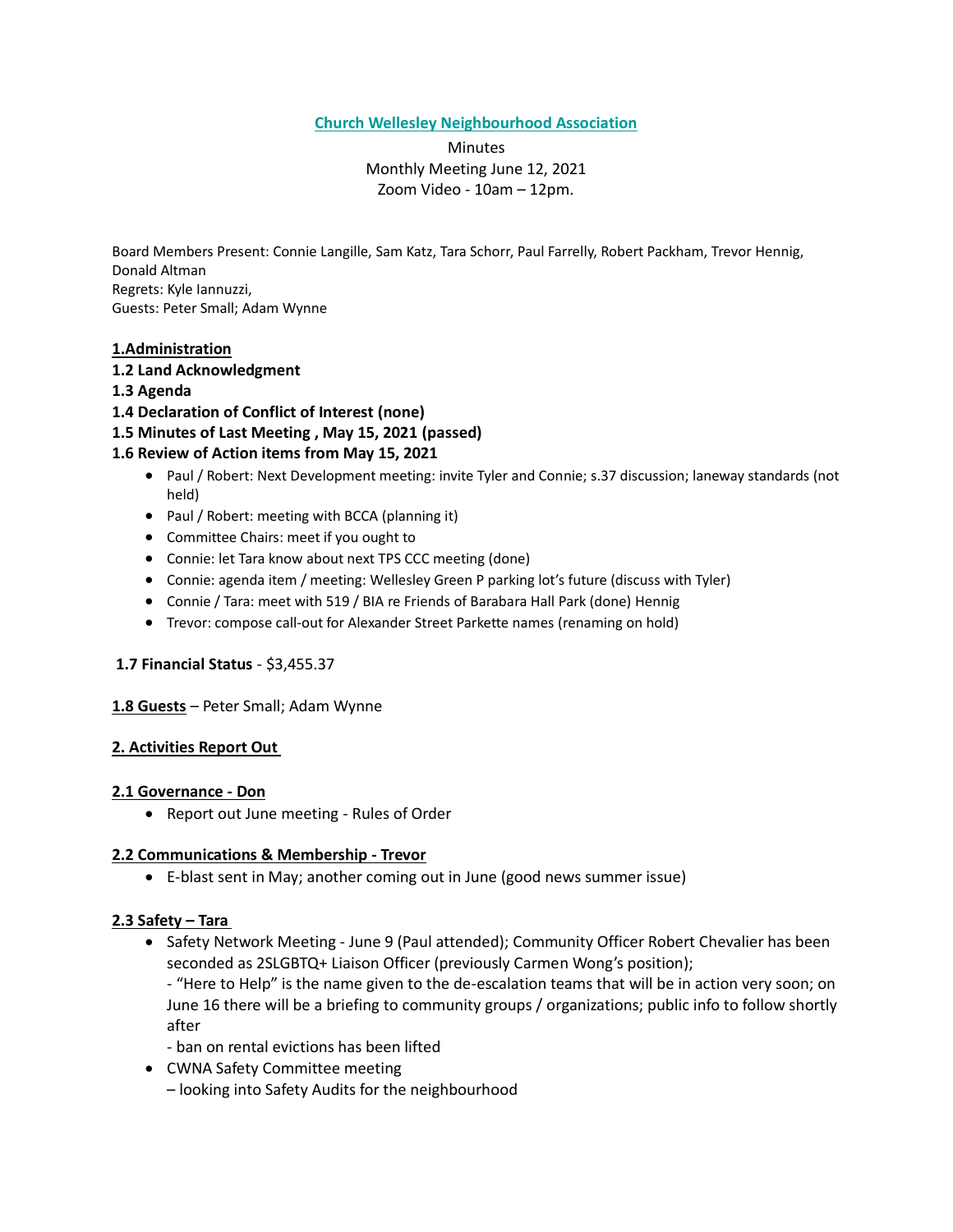-- safety information (who to call for what) sheets to be designed and distributed to buildings; available as pdf for download; possibly electronic via elevator news screens

-- bicycle lanes – what vehicles are allowed or not / compliance

-- battling bird feeders – by-law is to be expanded to cover all public property rather than just parks, but compliance will still be an issue. Contraceptive seed might be an option. -- police relations statement or policy tabled until Government Relations Committee moves forward; Tara has distributed background information; needs a specific meeting.

• Community Safety Outreach Meeting (Neil and Tara attended) was a research survey (Downtown East Action Plan.

## **2.4 Development & Heritage - Paul**

- 66 Wellesley E Ontario Land Tribunal decision. The OLT rejected the developer's application, striking down the idea of a development straddling two character areas. Tall tower was denied, but clear indication that a substantially shorter tower with a 4-storey base would be acceptable to Ontario Land Tribunal. OLT was not concerned with shadow on Barbara Hall Park. Phase 1 of the Toronto Official Plan Amendment 183 Secondary Plan (OPA183 – covering north downtown Yonge area), which CWNA and BCCA worked hard to get passed, was upheld.
- Heritage Nominations (Adam Wynne)..

- Crews Tangos Boutique: 506 (Boutique Bar) seems destined for the wrecker's ball; 508-510 (Crews/ Tangos – developer says it will retain much of the building but City staff have not moved to list or designate as a heritage property. Adam has notes on several other properties that have not so far been nominated.

Discussion as to whether or not to proceed with a Batch Listing of properties for Listing in the Heritage Register, or to nominate properties one at a time. Paul noted that the existing map of potential heritage properties in the *North Downtown Yonge Design Guidelines* leaves out some potential properties on the side streets. Robert said a batch listing should go ahead with the existing map, rather than trying to add other properties, as the existing map is established in the *Design Guidelines*, properties on the side streets are not under immediate threat, and trying to add more could cause delays. Adam countered that if a batch listing goes ahead leaving out some properties, there may be reluctance or delays in adding those properties in the future. Tara suggested we investigate applying for a grant for heritage property research. CWNA Heritage Committee will be meeting and getting a better idea from Heritage Board as to what route is most practicable.

- Downtown North Development Round-table coming up, Sat. June 19. Peter and Don to attend.
- Phase 2 OPA 183 Case Conference (Peter and Paul are on committee with Andrew Horberry; will meet with BCCA and lawyer); also will be discussing with the BCCA regarding tall building development proposals on both sides of Yonge.

# **2.45 Barbara Hall Park Animation 2021 Presentation**

Taylor (TK) Gesner & Stephanie McCracken presented plans for animation of Barbara Hall Park this summer and fall. Plans (still to be finalized and in accordance with pandemic rules) to transform the park into playful environments for social interaction and shared experiences, spaces for small gatherings and games, an area with movable furniture, and an herb container garden. Music in the Park will continue its commitment to showcase local performing artists, but with a broader range of music genres and performance types. Additional activations may incorporate sports, fitness and active play, children's content, an artisans' market and picnics in the park. The animations will be funded by two municipal grants to the BIA totalling \$100,000.

## **2.5 Placemaking - Connie**

• James Canning Gardens - playground is almost done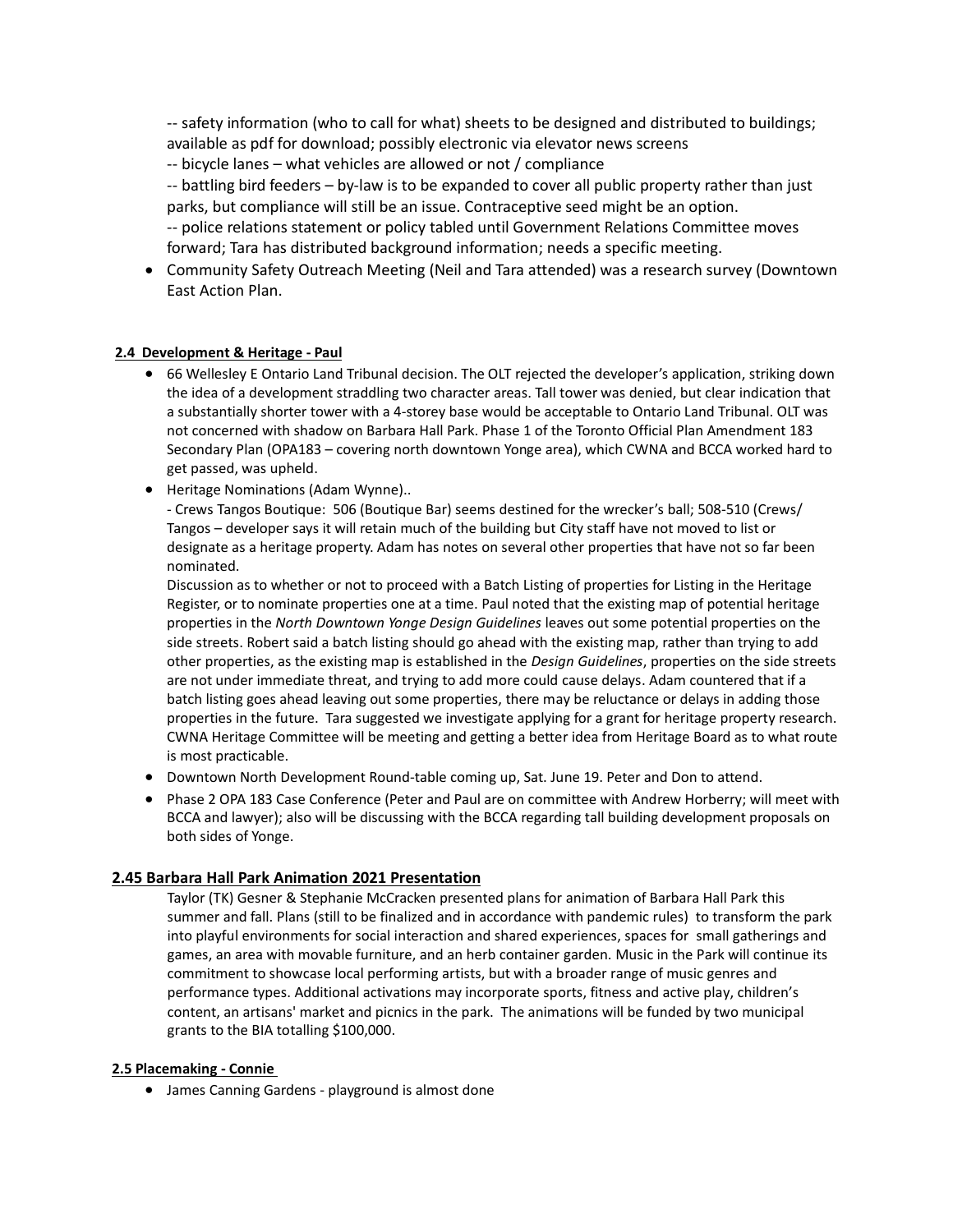- More rainbow / trans crosswalks are coming; meeting with Tyler Johnson tomorrow
- BIA's proposal to remove Alexander Wood statue CWNA is waiting for more information before making a statement. Adam Wynne did substantial research on how other jurisdictions have dealt with controversial historical figures and outlined several options for reconciliation (appendix attached). Tara emphasized that a key part of reconciliation is that it be in full consultation and partnership with Indigenous peoples from the start. The BIA president is consulting with Indigenous leadership, which is a good starting point.
- Streets/Lanes Names City Review renaming process for street names is on hold until new City policy is implemented

## **2.6 Toronto Police Service 2SLGBTQ+ Community Consultation Committee**

- Met June 10 Tara attended
- Not much on the agenda of the first meeting

## **4 Recap of Actions & Upcoming Events**

## **4.1. Meeting / Events**

- Placemeking Walk Sunday 13 June 4:30 pm
- Placemaking Committee June 16th 5:30 pm
- $\bullet$  KWT June 17th  $-$  10 am
- Development Round-table Sat. June 19 (Peter and Don to attend) Downtown North
- AIDS Vigil 22nd June virtual
- $\bullet$  CWNA July 10th  $-$  10 am

## **4.2 Actions**

- Paul: Heritage Committee to strategize further on batch vs single listings
- Paul / Robert: meeting with BCCA re OPA 183 and other issues

## **APPENDIX**

June 12, 2021

## **Potential Recommendations for CWNA Framework – Re: the Alexander Wood Legacy and Statue (Draft):**

Drafted by Adam Wynne with input from Peter Small

1) Acknowledge, respect, communicate, and commemorate the area's Indigenous histories, narratives, peoples, and perspectives when and where possible

a. This includes both historical and present-day contexts.

2) Acknowledge and communicate facets of the neighbourhood and its history, including those facets which may be considered controversial and harmful.

a. This could include educational strategies, such as publishing an article about the situation; sharing